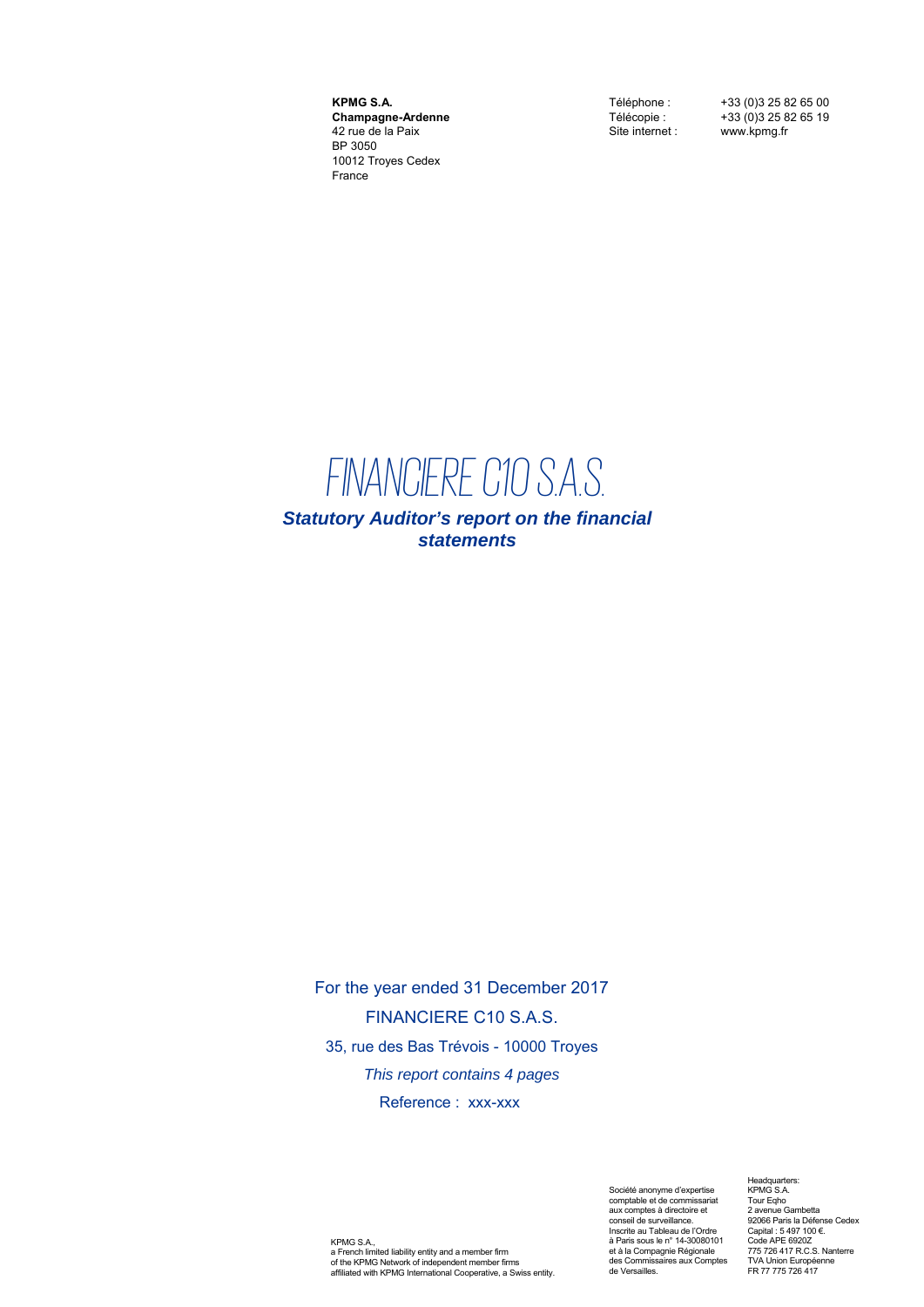**KPMG S.A. Champagne-Ardenne** 42 rue de la Paix BP 3050 10012 Troyes Cedex France

Téléphone : +33 (0)3 25 82 65 00 Télécopie : +33 (0) 3 25 82 65 19<br>Site internet : www.koma.fr www.kpmg.fr

*This is a translation into English of the statutory auditor's report on the financial statements of the Company issued in French and it is provided solely for the convenience of English speaking users. This statutory auditor's report includes information required by European regulation and French law, such as information about the appointment of the statutory auditors or verification of the management report and other documents provided to shareholders.* 

*This report should be read in conjunction with, and construed in accordance with, French law and professional auditing standards applicable in France.* 

#### **FINANCIERE C10 S.A.S.**

Registered office: 35, rue des Bas Trévois - 10000 Troyes Share capital: €.3 358 800

#### **Statutory Auditor's report on the financial statements**

For the year ended 31 December 2017

Dear Sirs,

#### **Opinion**

In compliance with the engagement entrusted to us by your annual general meeting, we have audited the accompanying financial statements of FINANCIERE C10 S.A.S. for the year ended 31 December 2017*.*

In our opinion, the financial statements give a true and fair view of the assets and liabilities and of the financial position of the Company as at 31 December 2017 and of the results of its operations for the year then ended in accordance with French accounting principles.

#### **Basis for Opinion**

#### *Audit Framework*

We conducted our audit in accordance with professional standards applicable in France. We believe that the audit evidence we have obtained is sufficient and appropriate to provide a basis for our opinion.

Our responsibilities under those standards are further described in the *Statutory Auditor's Responsibilities for the Audit of the Financial Statements* section of our report.

#### *Independence*

We conducted our audit engagement in compliance with independence rules applicable to us, for the period from 1 January 2017 to the date of our report and specifically we did not provide any prohibited non-audit services referred to in the French Code of ethics (code de déontologie) for statutory auditors.

> KPMG S.A., a French limited liability entity and a member firm of the KPMG Network of independent member firms affiliated with KPMG International Cooperative, a Swiss entity.

Société anonyme d'expertise comptable et de commissariat aux comptes à directoire et conseil de surveillance. Inscrite au Tableau de l'Ordre à Paris sous le n° 14-30080101 et à la Compagnie Régionale des Commissaires aux Comptes de Versailles.

Headquarters: KPMG S.A. Tour Eqho 2 avenue Gambetta 92066 Paris la Défense Cedex Capital : 5 497 100 €. Code APE 6920Z 775 726 417 R.C.S. Nanterre TVA Union Européenne FR 77 775 726 417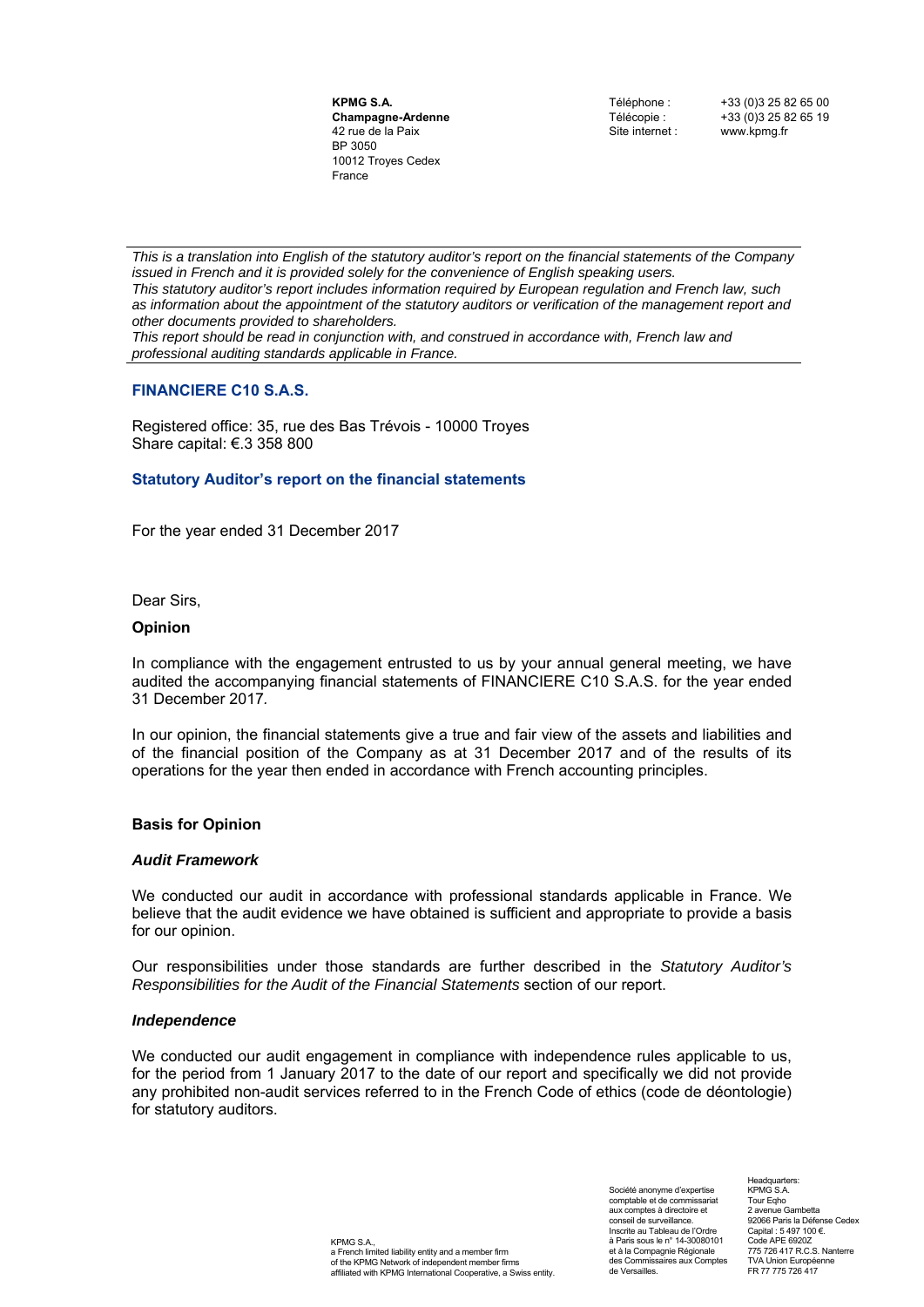#### **Justification of Assessments**

In accordance with the requirements of article L.823-9 and R.823-7of the French Commercial Code ("Code de commerce") relating to the justification of our assessments, we inform you that the most important assessments made by us according to our professional judgment focused on the appropriateness of the accounting principles used and the presentation of financial statements taken as a whole.

These matters were addressed in the context of our audit of the financial statements as a whole, and in forming our opinion thereon, and we do not provide a separate opinion on specific items of the financial statements.

#### **Verification of the Management Report and of the Other Documents Provided Shareholder**

We have also performed, in accordance with professional standards applicable in France, the specific verifications required by French law.

We have no matters to report as to the fair presentation and the consistency with the financial statements of the information given in the management report of the President and in the other documents provided to Shareholder with respect to the financial position and the financial statements.

#### **Responsibilities of Management and Those Charged with Governance for the Financial Statements**

Management is responsible for the preparation and fair presentation of thefinancial statements in accordance with French accounting principles and for such internal control as management determines is necessary to enable the preparation of financial statements that are free from material misstatement, whether due to fraud or error.

In preparing the financial statements, management is responsible for assessing the Company's ability to continue as a going concern, disclosing, as applicable, matters related to going concern and using the going concern basis of accounting unless it is expected to liquidate the Company or to cease operations.

The financial statements were approved by the President.

#### **Statutory Auditor's Responsibilities for the Audit of the Financial Statements**

Our role is to issue a report on the financial statements. Our objective is to obtain reasonable assurance about whether the financial statements as a whole are free from material misstatement. Reasonable assurance is a high level of assurance, but is not a guarantee that an audit conducted in accordance with professional standards will always detect a material misstatement when it exists. Misstatements can arise from fraud or error and are considered material if, individually or in the aggregate, they could reasonably be expected to influence the economic decisions of users taken on the basis of these financial statements.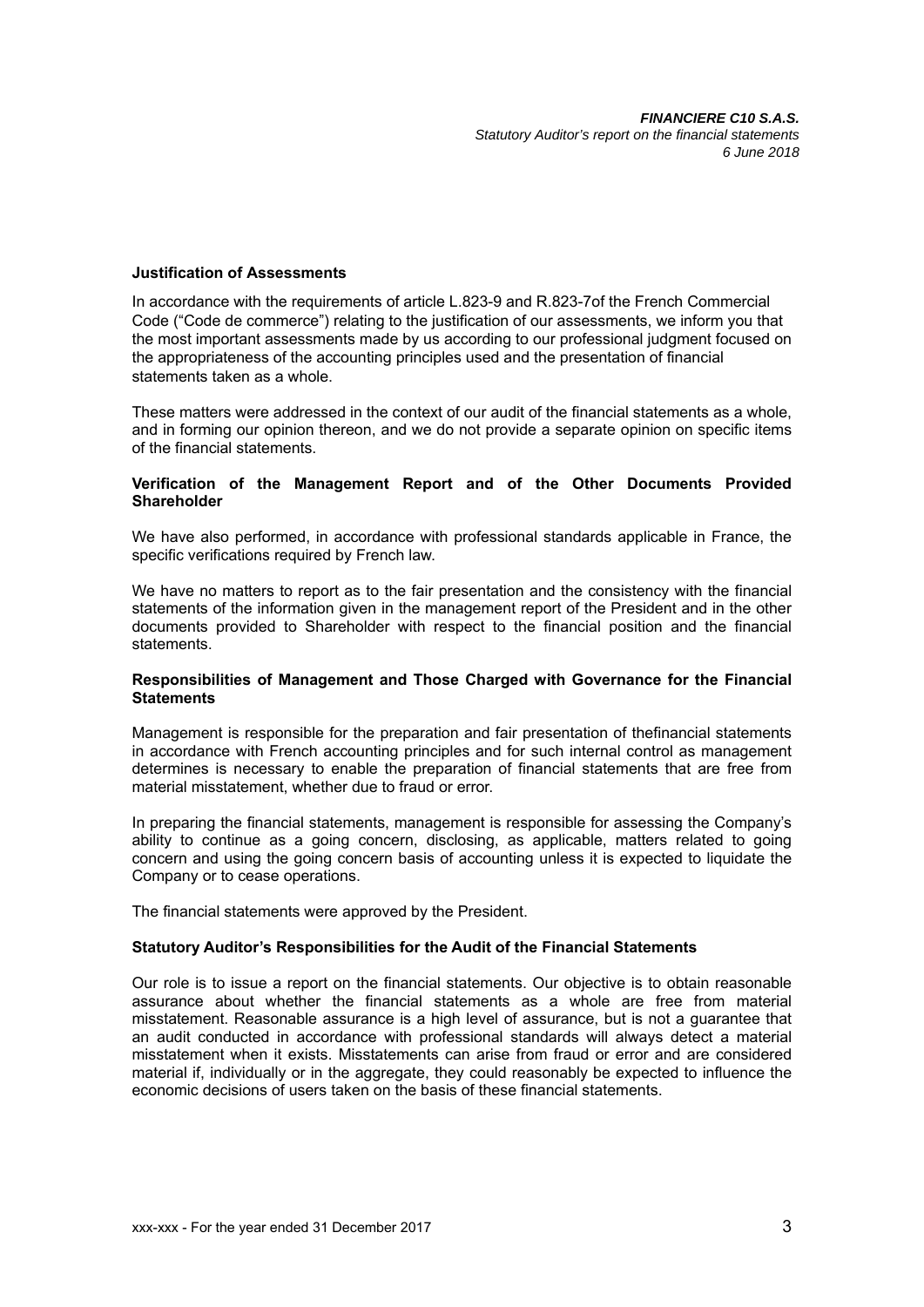As specified in Article L.823-10-1 of the French Commercial Code (code de commerce), our statutory audit does not include assurance on the viability of the Company or the quality of management of the affairs of the Company.

As part of an audit conducted in accordance with professional standards applicable in France, the statutory auditor exercises professional judgment throughout the audit and furthermore:

- Identifies and assesses the risks of material misstatement of the financial statements, whether due to fraud or error, designs and performs audit procedures responsive to those risks, and obtains audit evidence considered to be sufficient and appropriate to provide a basis for his opinion. The risk of not detecting a material misstatement resulting from fraud is higher than for one resulting from error, as fraud may involve collusion, forgery, intentional omissions, misrepresentations, or the override of internal control.
- Obtains an understanding of internal control relevant to the audit in order to design audit procedures that are appropriate in the circumstances, but not for the purpose of expressing an opinion on the effectiveness of the internal control.
- Evaluates the appropriateness of accounting policies used and the reasonableness of accounting estimates and related disclosures made by management in the financial statements.
- Assesses the appropriateness of management's use of the going concern basis of accounting and, based on the audit evidence obtained, whether a material uncertainty exists related to events or conditions that may cast significant doubt on the Company's ability to continue as a going concern. This assessment is based on the audit evidence obtained up to the date of his audit report. However, future events or conditions may cause the Company to cease to continue as a going concern. If the statutory auditor concludes that a material uncertainty exists, there is a requirement to draw attention in the audit report to the related disclosures in the financial statements or, if such disclosures are not provided or inadequate, to modify the opinion expressed therein.
- Evaluates the overall presentation of the financial statements and assesses whether these statements represent the underlying transactions and events in a manner that achieves fair presentation.

Troyes, on the 6 juin 2018

Olivier Jauze *Partner*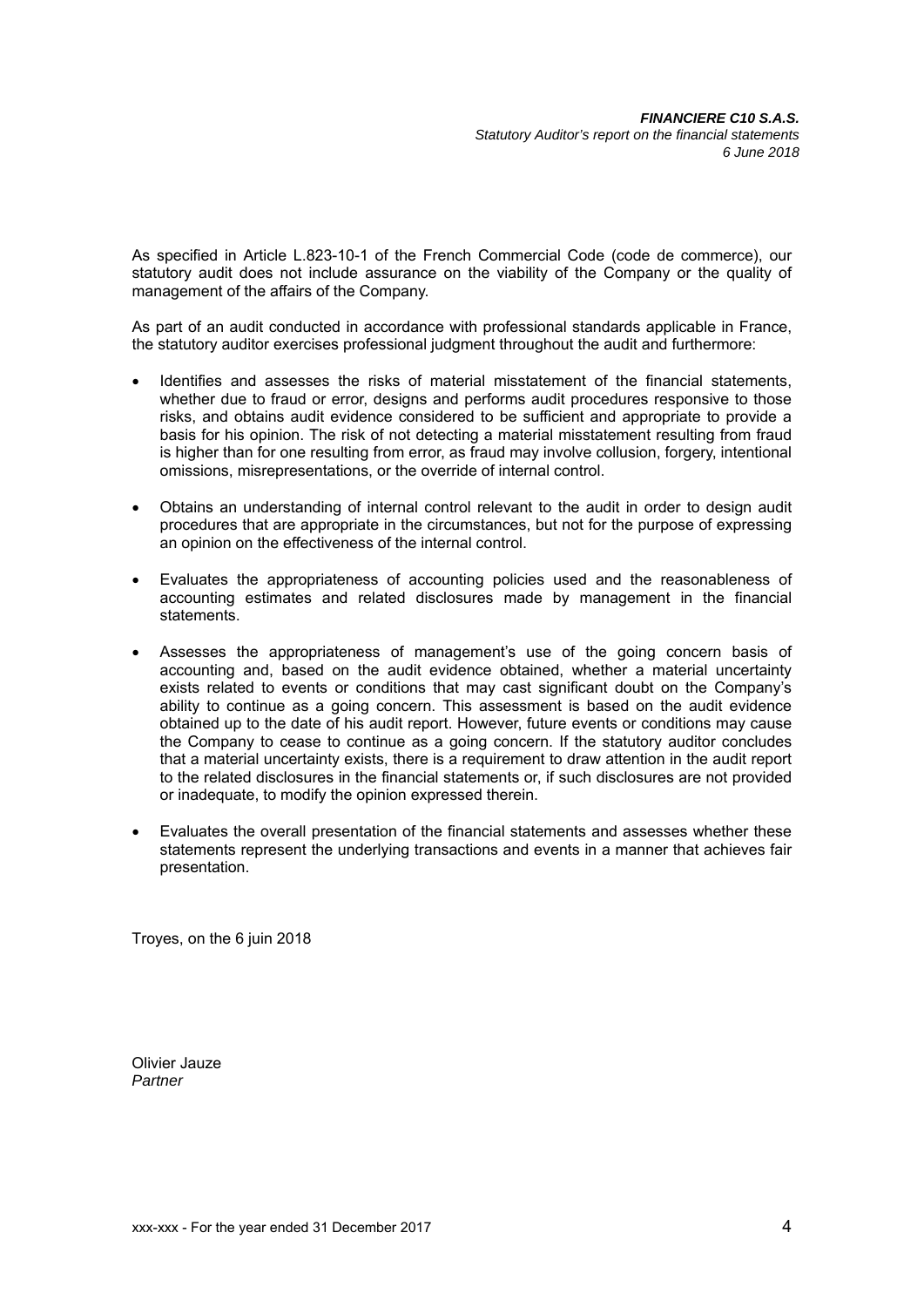| Name:<br>Address:<br>SIRET no.:                                                                                                                                                                                           | FINANCIÈRE C10<br>35 rue des Bas Trévois 10000 TROYES<br>42874770300026 |                                                                     |                                                      |                                                                     | Duration N:<br>Duration N-1: |                                    | 12<br>12   |
|---------------------------------------------------------------------------------------------------------------------------------------------------------------------------------------------------------------------------|-------------------------------------------------------------------------|---------------------------------------------------------------------|------------------------------------------------------|---------------------------------------------------------------------|------------------------------|------------------------------------|------------|
| <b>Headings</b>                                                                                                                                                                                                           |                                                                         |                                                                     | <b>Gross amount</b>                                  | <b>Provisions</b>                                                   | <b>Depreciation</b>          | 31/12/2017                         | 31/12/2016 |
| Uncalled subscribed capital                                                                                                                                                                                               |                                                                         | AA                                                                  |                                                      |                                                                     |                              |                                    |            |
| <b>INTANGIBLE FIXED</b><br><b>ASSETS</b><br>Administration fees                                                                                                                                                           |                                                                         | AB                                                                  |                                                      | АC                                                                  |                              |                                    |            |
| Development costs<br>Concessions, patents, similar<br>rights                                                                                                                                                              |                                                                         | СX<br>AF                                                            |                                                      | CQ<br>AG                                                            |                              |                                    |            |
| Goodwill (1)<br>Other intangible fixed assets<br>Advances, down payments on<br>intangible fixed assets<br>PROPERTY, PLANT AND<br><b>EQUIPMENT</b>                                                                         |                                                                         | AH<br>AJ<br>AL                                                      |                                                      | AI<br>AK<br>AM                                                      |                              |                                    |            |
| Land<br><b>Buildings</b><br>Technical installations, equipment,<br>tools                                                                                                                                                  |                                                                         | AN<br>AP<br>AR                                                      |                                                      | AO<br>AQ<br>AS                                                      |                              |                                    |            |
| Other tangible assets<br>Fixed assets in progress<br>Advances and down payments<br><b>NON-TRADING FIXED ASSETS</b><br>(2)                                                                                                 |                                                                         | AT<br>AV<br>AX                                                      |                                                      | AU<br><b>AW</b><br>AY                                               |                              |                                    |            |
| Holdings posted by the equity<br>method                                                                                                                                                                                   |                                                                         | <b>CS</b>                                                           |                                                      | <b>CT</b>                                                           |                              |                                    |            |
| Other holdings<br>Receivables related to holdings<br>Other locked-in securities<br>Loans<br>Other non-trading fixed assets                                                                                                |                                                                         | CU<br><b>BB</b><br><b>BD</b><br><b>BF</b><br>BH                     | 105, 122, 11                                         | <b>CV</b><br>BC<br><b>BE</b><br><b>BG</b><br>BI                     |                              | 10,512,211                         | 10,513,211 |
|                                                                                                                                                                                                                           | <b>TOTAL II</b>                                                         | <b>BJ</b>                                                           | 10,512,211                                           | <b>BK</b>                                                           |                              | 10,512,211                         | 10,513,211 |
| <b>STOCKS AND WORK IN PROGRESS</b><br>Raw materials, supplies<br>Production in progress (goods)<br>Production in progress (services)<br>Semi-finished and finished goods<br>Merchandise<br>Advances, down payments/orders |                                                                         | <b>BL</b><br><b>BN</b><br><b>BP</b><br><b>BR</b><br><b>BT</b><br>BV |                                                      | <b>BM</b><br><b>BO</b><br>BQ<br><b>BS</b><br><b>BU</b><br><b>BW</b> |                              |                                    |            |
| <b>RECEIVABLES</b><br>Accounts receivable and related                                                                                                                                                                     |                                                                         | BX                                                                  | 207,723                                              | BY                                                                  |                              | 207,723                            | 151.610    |
| accounts (3)<br>Other receivables (3)<br>Subscribed and called capital, unpaid<br><b>MISCELLANEOUS</b>                                                                                                                    |                                                                         | BZ<br><b>CB</b>                                                     | 3,049,275                                            | CA<br>CC                                                            |                              | 3,049,275                          | 2,539,548  |
| Transferable<br>securities (of<br>which equity                                                                                                                                                                            | $\lambda$                                                               | CD                                                                  |                                                      | CE                                                                  |                              |                                    |            |
| Cash and cash equivalents<br><b>ACCRUALS ACCOUNTS</b>                                                                                                                                                                     |                                                                         | СF                                                                  | 2,335                                                | CG                                                                  |                              | 2,335                              | 7.334      |
| Prepaid charges (3)                                                                                                                                                                                                       | <b>TOTAL III</b>                                                        | CН<br>CJ                                                            | 3,259,333                                            | СI<br>CK                                                            |                              | 3,259,333                          | 2,698,492  |
| Borrowing costs to be spread<br>Bond refund premia<br>Asset exchange losses                                                                                                                                               | IV<br>۷<br>VI                                                           | <b>CW</b><br>СM<br>CN                                               |                                                      |                                                                     |                              |                                    |            |
|                                                                                                                                                                                                                           | <b>GENERAL TOTAL (I to VI)</b>                                          | <b>CO</b>                                                           | 13,771,544                                           | 1A                                                                  |                              | 13,771,544                         | 13,211,703 |
| References: (1) N-<br>1 leasing rights                                                                                                                                                                                    |                                                                         |                                                                     | (2) Share -1 year<br>non-trading fixed<br>assets N-1 | <b>CP</b>                                                           |                              | (3) Share at<br>1 year [CR]<br>N-1 |            |
| Reserved title<br>clause Fixed<br>assets:                                                                                                                                                                                 |                                                                         |                                                                     | Stocks:                                              |                                                                     |                              | Receivables:                       |            |

**-1- BALANCE SHEET ASSETS 2050**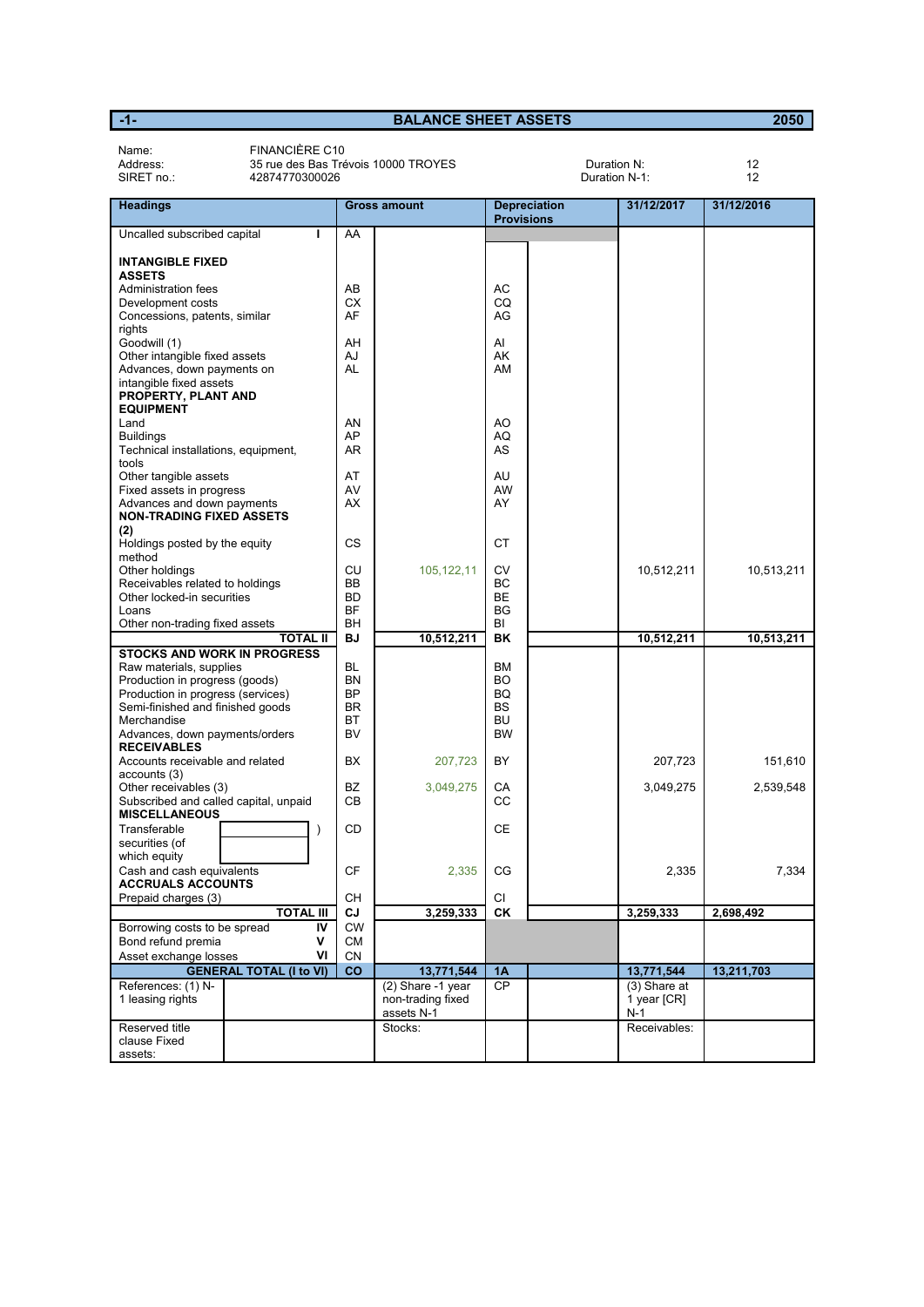#### **- 2 - BALANCE SHEET LIABILITIES 2051**

| Name:                                                                                                                                                                                                       | FINANCIÈRE C10                     |                               |                      |             |            |
|-------------------------------------------------------------------------------------------------------------------------------------------------------------------------------------------------------------|------------------------------------|-------------------------------|----------------------|-------------|------------|
| <b>Headings</b>                                                                                                                                                                                             |                                    |                               |                      | 31/12/2017  | 31/12/2016 |
| <b>EQUITY</b>                                                                                                                                                                                               |                                    |                               |                      |             |            |
| Authorised or individual capital (1)                                                                                                                                                                        | 3,358,800<br>(of<br>which<br>paid: | $\mathcal{E}$                 | DA                   | 3,358,800   | 3,358,800  |
| Issue, merger, contribution premia<br>Revaluation differences (2)<br>(including equivalence difference:                                                                                                     | EK                                 | $\mathcal{C}$                 | DB<br>DC             | 98          | 98         |
| Legal reserve (3)<br>Statutory or contractual reserves                                                                                                                                                      |                                    |                               | DD<br>DE             | 335,880     | 335,880    |
| Regulated reserves (3) (including<br>share price provision reserve                                                                                                                                          | <b>B1</b>                          | $\lambda$                     | DF                   | 612         | 612        |
| Other reserves (including<br>purchase of original works)                                                                                                                                                    | <b>EJ</b>                          | $\lambda$                     | DG                   | 4,950,467   | 4,950,467  |
| Carried forward<br><b>RESULT FOR THE YEAR (profit</b><br>or loss)                                                                                                                                           |                                    |                               | DH                   | 1,953,108   | 1,160,598  |
| Investment grants Regulated<br>provisions                                                                                                                                                                   |                                    |                               | DI<br>DJ             | 3,549       | 792,510    |
|                                                                                                                                                                                                             |                                    |                               | DK                   |             |            |
| OTHER EQUITY                                                                                                                                                                                                |                                    | <b>TOTAL I</b>                | <b>DL</b>            | 10,602,514  | 10,598,964 |
| Proceeds from equity securities issues                                                                                                                                                                      |                                    |                               | <b>DM</b>            |             |            |
| Conditional advances                                                                                                                                                                                        |                                    | <b>TOTAL II</b>               | DN<br><b>DO</b>      |             |            |
| <b>PROVISIONS FOR RISKS AND CHARGES</b>                                                                                                                                                                     |                                    |                               |                      |             |            |
| Risk provisions                                                                                                                                                                                             |                                    |                               | DP                   |             |            |
| Provisions for expenses                                                                                                                                                                                     |                                    | <b>TOTAL III</b>              | DQ<br>DR             |             |            |
| DEBTS (4)                                                                                                                                                                                                   |                                    |                               | DS                   |             |            |
| Convertible bonds                                                                                                                                                                                           |                                    |                               | DT                   |             |            |
| Other bonds<br>Loans and debts with credit institutions (5)                                                                                                                                                 |                                    |                               | DU                   | 322,665     | 282,384    |
| Borrowings, miscellaneous non-trading                                                                                                                                                                       | EI                                 | $\mathcal{E}$                 | DV                   |             |            |
| debts (including investment loans                                                                                                                                                                           |                                    |                               |                      |             |            |
| Advances and down payments<br>received on orders in progress                                                                                                                                                |                                    |                               | <b>DW</b>            |             |            |
| Trade payables and related<br>accounts                                                                                                                                                                      |                                    |                               | DX                   | 679,435     | 667,770    |
| Social and tax debts<br>Debts on fixed assets and related accounts                                                                                                                                          |                                    |                               | DY<br>DZ             | 19,772      | 21,165     |
| Other debts<br><b>ACCRUALS ACCOUNTS</b>                                                                                                                                                                     |                                    |                               | EA                   | 2, 147, 159 | 1,641,419  |
| Prepaid charges (4)                                                                                                                                                                                         |                                    |                               | EB                   |             |            |
|                                                                                                                                                                                                             |                                    | <b>TOTAL IV</b><br>٧          | EC                   | 3,169,031   | 2,612,738  |
| iabilities exchange losses                                                                                                                                                                                  |                                    | <b>GENERAL TOTAL (I to V)</b> | ED<br>EE             | 13,771,544  | 13,211,703 |
|                                                                                                                                                                                                             |                                    |                               |                      |             |            |
| <b>References</b><br>(1) Capitalised revaluation adjustment<br>- Special revaluation reserve (1959)<br>(2) Including - Free revaluation difference<br>- Revaluation reserve (1976)                          |                                    |                               | 1B<br>1C<br>1D<br>1E |             |            |
| (3) Including regulated reserve of long-term capital gains<br>(4) Debts and income posted in advance at less than 1 year<br>(5) Including bank overdrafts, bank credit balances, CCP<br>Debts over one year |                                    | (balo)<br>(balo)              | EF<br>EG<br>EН       | 3,169,031   | 2,612,738  |
| Debts within one year                                                                                                                                                                                       |                                    | (balo)                        |                      |             |            |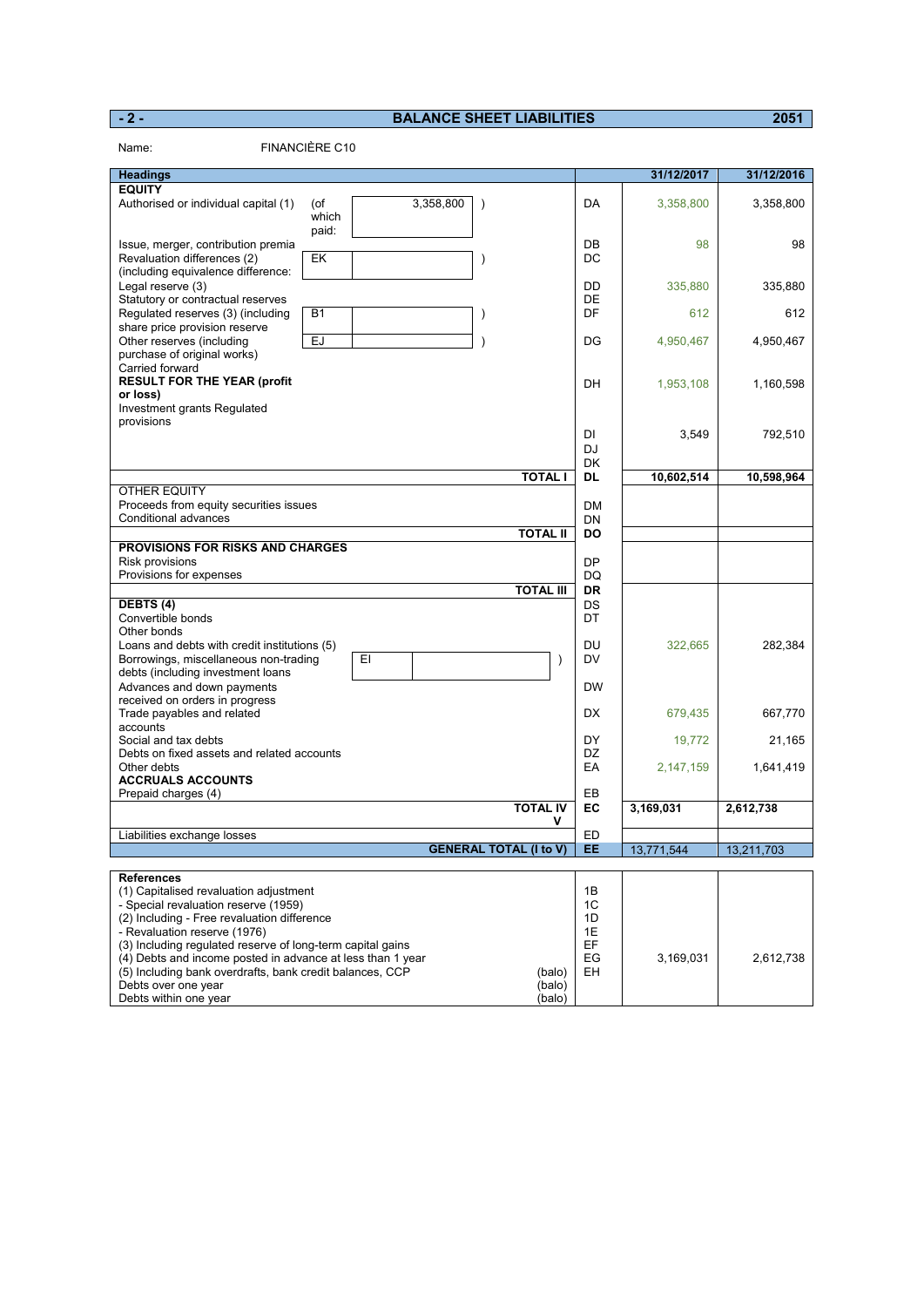- 3 - INCOME STATEMENT (in list form) 2052

Name: FINANCIÈRE C10

| <b>Headings</b>                                                                               |    | <b>France</b> |    | <b>Export</b> |           | 31/12/2017 | 31/12/2016   |
|-----------------------------------------------------------------------------------------------|----|---------------|----|---------------|-----------|------------|--------------|
| Sale of goods                                                                                 | FA |               | FB |               | FC        |            |              |
| Production<br>- goods                                                                         | FD | 119,614       | FE |               | FF        | 119,614    | 54,653       |
| sold<br>- services<br><b>NET SALES</b>                                                        | FG | 662,901       | FH | 25,068        | FI        | 687,969    | 628,823      |
| Stored production Locked-in production Operating                                              | FJ | 782,516       | FK | 25,068        | FL<br>FM  | 807,584    | 683,476      |
| subsidies                                                                                     |    |               |    |               | <b>FN</b> |            |              |
| Reversals of depreciation and provisions,                                                     |    |               |    |               | FO        |            |              |
| reversals of charges (9)<br>Other income (1) (11)                                             |    |               |    |               | <b>FP</b> |            |              |
|                                                                                               |    |               |    |               | FQ        | 3          | $\mathbf{1}$ |
| <b>TOTAL OPERATING INCOME (2) I</b>                                                           |    |               |    | ı             | <b>FR</b> | 807,586    | 683,477      |
| Purchases of goods (including customs duties)                                                 |    |               |    |               | FS        | 93,024     | 47,463       |
| Change in stock (goods)                                                                       |    |               |    |               | FT        |            |              |
| Raw material purchases, other supplies (and customs duties)                                   |    |               |    |               | FU        |            |              |
| Stock variations (raw materials and supplies)                                                 |    |               |    |               | <b>FV</b> |            |              |
| Other purchases and external charges (3) (6 bis)                                              |    |               |    |               | <b>FW</b> | 713,527    | 636,594      |
| Taxes, levies and similar payments                                                            |    |               |    |               | <b>FX</b> | 781        | 1,050        |
| Wages and salaries                                                                            |    |               |    |               | <b>FY</b> |            |              |
| Social charges (10)                                                                           |    |               |    |               | <b>FZ</b> |            |              |
| <b>OPERATING APPROPRIATIONS</b>                                                               |    |               |    |               |           |            |              |
| On fixed<br>- depreciation appropriations                                                     |    |               |    |               | GА        |            |              |
| assets<br>- provisions appropriations                                                         |    |               |    |               | <b>GB</b> |            |              |
|                                                                                               |    |               |    |               | GC        |            |              |
| On current assets: provisions appropriations For risks and charges: provisions appropriations |    |               |    |               | GD        |            |              |
| Other expenses (12)                                                                           |    |               |    |               | <b>GE</b> | 2          | 1            |
| <b>TOTAL OPERATING EXPENSES (4)</b>                                                           |    |               |    | $\mathbf{I}$  | GF        | 807,334    | 685,108      |
| 1. OPERATING RESULT (I - II)                                                                  |    |               |    |               | GG        | 252        | (1,631)      |
| <b>OPERATIONS IN COMMON</b>                                                                   |    |               |    |               |           |            |              |
| Profit allocated or loss transferred                                                          |    |               |    | Ш             | GH        |            |              |
| Loss sustained or profit transferred                                                          |    |               |    | IV            | GI        |            |              |
| <b>NON-TRADING INCOME</b>                                                                     |    |               |    |               |           |            |              |
| Income from investments (5)                                                                   |    |               |    |               | GJ        |            |              |
| Income from other transferable securities and receivables from fixed assets (5)               |    |               |    |               | GK        |            |              |
| Other interest and similar income (5)                                                         |    |               |    |               |           |            |              |
| Rightbacks of provisions and reversals of charges                                             |    |               |    |               | GL        | 13,790     | 4,807        |
| Currency exchange gains<br>Net proceeds on disposals of transferable securities               |    |               |    |               | <b>GM</b> |            |              |
|                                                                                               |    |               |    |               | GN        |            |              |
|                                                                                               |    |               |    |               | GO        |            |              |
| <b>TOTAL NON-TRADING INCOME</b>                                                               |    |               |    | ۷             | GP        | 13,790     | 4,807        |
| Allocations to depreciation and provisions                                                    |    |               |    |               | GQ        |            |              |
| Interest and similar expenses (6)                                                             |    |               |    |               | <b>GR</b> |            |              |
| Currency exchange losses                                                                      |    |               |    |               | GS        | 5,459      | 3,176        |
| Net charges on disposals of transferable securities                                           |    |               |    |               | GT        | 3,543      |              |
| <b>TOTAL NON-TRADING EXPENSES</b>                                                             |    |               |    | VI            | GU        | 9,001      | 3,176        |
| 2. FINANCIAL RESULT (V - VI)                                                                  |    |               |    |               | GV        | 4,788      | 1,631        |
| 3. CURRENT INCOME BEFORE TAXES (I - II + III - IV + V - VI)                                   |    |               |    |               | GW        | 5,041      | (0)          |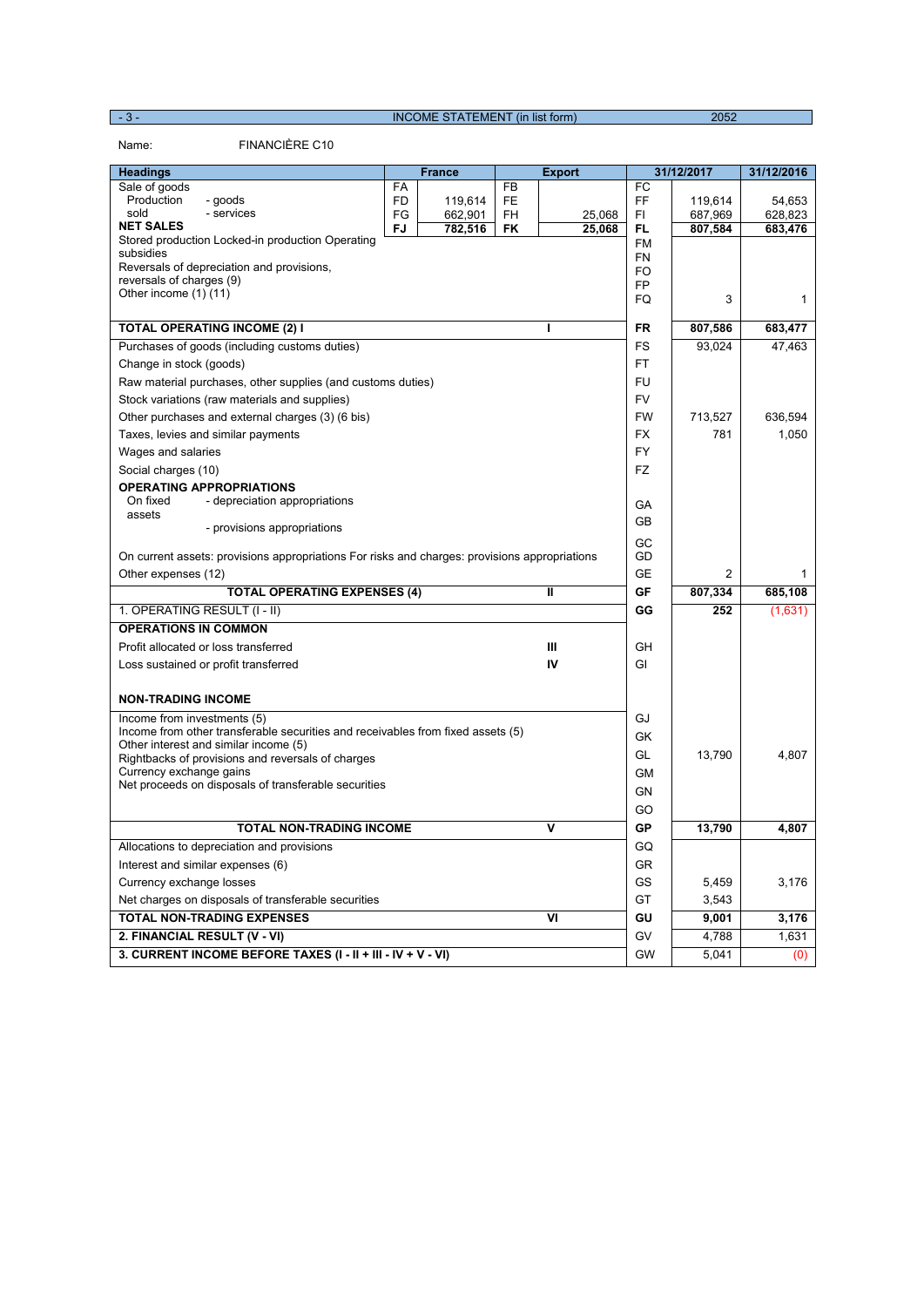- 4 - INCOME STATEMENT (continued)

Name: FINANCIÈRE C10

| 31/12/2017<br>31/12/2016<br><b>Headings</b><br>Extraordinary income on management transactions<br><b>HA</b><br>283<br>Extraordinary income on capital transactions<br>HB<br>979,000<br>HC<br>Rightbacks of provisions and reversals of charges<br>$\overline{v}$<br><b>TOTAL EXTRAORDINARY INCOME (7)</b><br>283<br>HD<br>979,000<br><b>HE</b><br>Extraordinary charges on management operations (6 bis)<br>Extraordinary charges on capital transactions<br>HF<br>186,490<br>Extraordinary appropriations to depreciation and provisions<br>HG<br>VIII<br>HH<br><b>TOTAL EXTRAORDINARY EXPENSES (7)</b><br>186,490<br>4. EXTRAORDINARY INCOME (VII - VIII)<br>HI.<br>283<br>792,510<br>IX<br>HJ<br>Employee profit-related pay<br>Income taxes<br>X<br><b>HK</b><br>1,774<br>TOTAL INCOME (I + III + V + VII)<br><b>HL</b><br>821,659<br>1,667,284<br>TOTAL CHARGES (II + IV + VI + VIII + IX + X)<br><b>HM</b><br>818,110<br>874,774<br>5. PROFIT OR LOSS (total income - total expenses)<br><b>HN</b><br>3,549<br>792,510<br>References<br>(1) Including partial net income on long-term transactions<br>HO<br>(2)<br>HI<br>Including real estate rental income<br>operating income from prior years (8)<br>1G<br>(balo)<br>HP<br>(3) Including: - Furniture leasing<br>(balo)<br>- Real estate credit leasing (balo)<br>HQ<br>(balo)<br>(4) Incoming operational charges on prior years (8)<br>1H<br>(balo)<br>(5) Including income related to affiliated companies<br>1J<br>(balo)<br>1K<br>(6) Including interest related to affiliated companies<br>(balo) |
|-------------------------------------------------------------------------------------------------------------------------------------------------------------------------------------------------------------------------------------------------------------------------------------------------------------------------------------------------------------------------------------------------------------------------------------------------------------------------------------------------------------------------------------------------------------------------------------------------------------------------------------------------------------------------------------------------------------------------------------------------------------------------------------------------------------------------------------------------------------------------------------------------------------------------------------------------------------------------------------------------------------------------------------------------------------------------------------------------------------------------------------------------------------------------------------------------------------------------------------------------------------------------------------------------------------------------------------------------------------------------------------------------------------------------------------------------------------------------------------------------------------------------------------------------------------------|
|                                                                                                                                                                                                                                                                                                                                                                                                                                                                                                                                                                                                                                                                                                                                                                                                                                                                                                                                                                                                                                                                                                                                                                                                                                                                                                                                                                                                                                                                                                                                                                   |
|                                                                                                                                                                                                                                                                                                                                                                                                                                                                                                                                                                                                                                                                                                                                                                                                                                                                                                                                                                                                                                                                                                                                                                                                                                                                                                                                                                                                                                                                                                                                                                   |
|                                                                                                                                                                                                                                                                                                                                                                                                                                                                                                                                                                                                                                                                                                                                                                                                                                                                                                                                                                                                                                                                                                                                                                                                                                                                                                                                                                                                                                                                                                                                                                   |
|                                                                                                                                                                                                                                                                                                                                                                                                                                                                                                                                                                                                                                                                                                                                                                                                                                                                                                                                                                                                                                                                                                                                                                                                                                                                                                                                                                                                                                                                                                                                                                   |
|                                                                                                                                                                                                                                                                                                                                                                                                                                                                                                                                                                                                                                                                                                                                                                                                                                                                                                                                                                                                                                                                                                                                                                                                                                                                                                                                                                                                                                                                                                                                                                   |
|                                                                                                                                                                                                                                                                                                                                                                                                                                                                                                                                                                                                                                                                                                                                                                                                                                                                                                                                                                                                                                                                                                                                                                                                                                                                                                                                                                                                                                                                                                                                                                   |
|                                                                                                                                                                                                                                                                                                                                                                                                                                                                                                                                                                                                                                                                                                                                                                                                                                                                                                                                                                                                                                                                                                                                                                                                                                                                                                                                                                                                                                                                                                                                                                   |
|                                                                                                                                                                                                                                                                                                                                                                                                                                                                                                                                                                                                                                                                                                                                                                                                                                                                                                                                                                                                                                                                                                                                                                                                                                                                                                                                                                                                                                                                                                                                                                   |
|                                                                                                                                                                                                                                                                                                                                                                                                                                                                                                                                                                                                                                                                                                                                                                                                                                                                                                                                                                                                                                                                                                                                                                                                                                                                                                                                                                                                                                                                                                                                                                   |
|                                                                                                                                                                                                                                                                                                                                                                                                                                                                                                                                                                                                                                                                                                                                                                                                                                                                                                                                                                                                                                                                                                                                                                                                                                                                                                                                                                                                                                                                                                                                                                   |
|                                                                                                                                                                                                                                                                                                                                                                                                                                                                                                                                                                                                                                                                                                                                                                                                                                                                                                                                                                                                                                                                                                                                                                                                                                                                                                                                                                                                                                                                                                                                                                   |
|                                                                                                                                                                                                                                                                                                                                                                                                                                                                                                                                                                                                                                                                                                                                                                                                                                                                                                                                                                                                                                                                                                                                                                                                                                                                                                                                                                                                                                                                                                                                                                   |
|                                                                                                                                                                                                                                                                                                                                                                                                                                                                                                                                                                                                                                                                                                                                                                                                                                                                                                                                                                                                                                                                                                                                                                                                                                                                                                                                                                                                                                                                                                                                                                   |
|                                                                                                                                                                                                                                                                                                                                                                                                                                                                                                                                                                                                                                                                                                                                                                                                                                                                                                                                                                                                                                                                                                                                                                                                                                                                                                                                                                                                                                                                                                                                                                   |
|                                                                                                                                                                                                                                                                                                                                                                                                                                                                                                                                                                                                                                                                                                                                                                                                                                                                                                                                                                                                                                                                                                                                                                                                                                                                                                                                                                                                                                                                                                                                                                   |
|                                                                                                                                                                                                                                                                                                                                                                                                                                                                                                                                                                                                                                                                                                                                                                                                                                                                                                                                                                                                                                                                                                                                                                                                                                                                                                                                                                                                                                                                                                                                                                   |
|                                                                                                                                                                                                                                                                                                                                                                                                                                                                                                                                                                                                                                                                                                                                                                                                                                                                                                                                                                                                                                                                                                                                                                                                                                                                                                                                                                                                                                                                                                                                                                   |
|                                                                                                                                                                                                                                                                                                                                                                                                                                                                                                                                                                                                                                                                                                                                                                                                                                                                                                                                                                                                                                                                                                                                                                                                                                                                                                                                                                                                                                                                                                                                                                   |
|                                                                                                                                                                                                                                                                                                                                                                                                                                                                                                                                                                                                                                                                                                                                                                                                                                                                                                                                                                                                                                                                                                                                                                                                                                                                                                                                                                                                                                                                                                                                                                   |
|                                                                                                                                                                                                                                                                                                                                                                                                                                                                                                                                                                                                                                                                                                                                                                                                                                                                                                                                                                                                                                                                                                                                                                                                                                                                                                                                                                                                                                                                                                                                                                   |
|                                                                                                                                                                                                                                                                                                                                                                                                                                                                                                                                                                                                                                                                                                                                                                                                                                                                                                                                                                                                                                                                                                                                                                                                                                                                                                                                                                                                                                                                                                                                                                   |
|                                                                                                                                                                                                                                                                                                                                                                                                                                                                                                                                                                                                                                                                                                                                                                                                                                                                                                                                                                                                                                                                                                                                                                                                                                                                                                                                                                                                                                                                                                                                                                   |
|                                                                                                                                                                                                                                                                                                                                                                                                                                                                                                                                                                                                                                                                                                                                                                                                                                                                                                                                                                                                                                                                                                                                                                                                                                                                                                                                                                                                                                                                                                                                                                   |
|                                                                                                                                                                                                                                                                                                                                                                                                                                                                                                                                                                                                                                                                                                                                                                                                                                                                                                                                                                                                                                                                                                                                                                                                                                                                                                                                                                                                                                                                                                                                                                   |
|                                                                                                                                                                                                                                                                                                                                                                                                                                                                                                                                                                                                                                                                                                                                                                                                                                                                                                                                                                                                                                                                                                                                                                                                                                                                                                                                                                                                                                                                                                                                                                   |
| (6 bis) Including donations made to organizations of general interest (art. 238 bis of the<br>HX.                                                                                                                                                                                                                                                                                                                                                                                                                                                                                                                                                                                                                                                                                                                                                                                                                                                                                                                                                                                                                                                                                                                                                                                                                                                                                                                                                                                                                                                                 |
| CGI)                                                                                                                                                                                                                                                                                                                                                                                                                                                                                                                                                                                                                                                                                                                                                                                                                                                                                                                                                                                                                                                                                                                                                                                                                                                                                                                                                                                                                                                                                                                                                              |
| <b>RC</b><br>(6 ter) Including amortized subscriptions in innovative SMEs (art. 217 octies)                                                                                                                                                                                                                                                                                                                                                                                                                                                                                                                                                                                                                                                                                                                                                                                                                                                                                                                                                                                                                                                                                                                                                                                                                                                                                                                                                                                                                                                                       |
| (6 ter) Including extraordinary amortization of 25% of new buildings (art.39 quinquies D)<br><b>RD</b>                                                                                                                                                                                                                                                                                                                                                                                                                                                                                                                                                                                                                                                                                                                                                                                                                                                                                                                                                                                                                                                                                                                                                                                                                                                                                                                                                                                                                                                            |
| (9) Including reversals of charges<br>A1                                                                                                                                                                                                                                                                                                                                                                                                                                                                                                                                                                                                                                                                                                                                                                                                                                                                                                                                                                                                                                                                                                                                                                                                                                                                                                                                                                                                                                                                                                                          |
| A <sub>2</sub><br>(10) Including operating personnel contributions (13)                                                                                                                                                                                                                                                                                                                                                                                                                                                                                                                                                                                                                                                                                                                                                                                                                                                                                                                                                                                                                                                                                                                                                                                                                                                                                                                                                                                                                                                                                           |
| (11) Including royalties for patent concessions, licences (income)<br>A <sub>3</sub>                                                                                                                                                                                                                                                                                                                                                                                                                                                                                                                                                                                                                                                                                                                                                                                                                                                                                                                                                                                                                                                                                                                                                                                                                                                                                                                                                                                                                                                                              |
| (12) Including royalties for patent concessions, licences (expenses)<br>A4                                                                                                                                                                                                                                                                                                                                                                                                                                                                                                                                                                                                                                                                                                                                                                                                                                                                                                                                                                                                                                                                                                                                                                                                                                                                                                                                                                                                                                                                                        |
| (13) Including<br>contributions<br>A6                                                                                                                                                                                                                                                                                                                                                                                                                                                                                                                                                                                                                                                                                                                                                                                                                                                                                                                                                                                                                                                                                                                                                                                                                                                                                                                                                                                                                                                                                                                             |
| bonuses and optional                                                                                                                                                                                                                                                                                                                                                                                                                                                                                                                                                                                                                                                                                                                                                                                                                                                                                                                                                                                                                                                                                                                                                                                                                                                                                                                                                                                                                                                                                                                                              |
| additional personal                                                                                                                                                                                                                                                                                                                                                                                                                                                                                                                                                                                                                                                                                                                                                                                                                                                                                                                                                                                                                                                                                                                                                                                                                                                                                                                                                                                                                                                                                                                                               |
| A <sub>9</sub><br>м<br>andatory                                                                                                                                                                                                                                                                                                                                                                                                                                                                                                                                                                                                                                                                                                                                                                                                                                                                                                                                                                                                                                                                                                                                                                                                                                                                                                                                                                                                                                                                                                                                   |
| Year <sub>N</sub>                                                                                                                                                                                                                                                                                                                                                                                                                                                                                                                                                                                                                                                                                                                                                                                                                                                                                                                                                                                                                                                                                                                                                                                                                                                                                                                                                                                                                                                                                                                                                 |
| <b>Charges</b><br>Income<br>(7) Details of extraordinary income and expenses                                                                                                                                                                                                                                                                                                                                                                                                                                                                                                                                                                                                                                                                                                                                                                                                                                                                                                                                                                                                                                                                                                                                                                                                                                                                                                                                                                                                                                                                                      |
| Based on the EDI-TDFC standard, please enter this information in the appendix "2053 - Extraordinary income and expenses" section                                                                                                                                                                                                                                                                                                                                                                                                                                                                                                                                                                                                                                                                                                                                                                                                                                                                                                                                                                                                                                                                                                                                                                                                                                                                                                                                                                                                                                  |
| of the EDI - TDFC Addendum.<br>Year N                                                                                                                                                                                                                                                                                                                                                                                                                                                                                                                                                                                                                                                                                                                                                                                                                                                                                                                                                                                                                                                                                                                                                                                                                                                                                                                                                                                                                                                                                                                             |
| <b>Charges</b><br>Income<br>(8) Detail of income and expenses from prior years                                                                                                                                                                                                                                                                                                                                                                                                                                                                                                                                                                                                                                                                                                                                                                                                                                                                                                                                                                                                                                                                                                                                                                                                                                                                                                                                                                                                                                                                                    |
| Based on the EDI-TDFC standard, please enter this information in the appendix "2053 -<br>Income and expenses under prior                                                                                                                                                                                                                                                                                                                                                                                                                                                                                                                                                                                                                                                                                                                                                                                                                                                                                                                                                                                                                                                                                                                                                                                                                                                                                                                                                                                                                                          |
| years" section of the EDI - TDFC Addendum                                                                                                                                                                                                                                                                                                                                                                                                                                                                                                                                                                                                                                                                                                                                                                                                                                                                                                                                                                                                                                                                                                                                                                                                                                                                                                                                                                                                                                                                                                                         |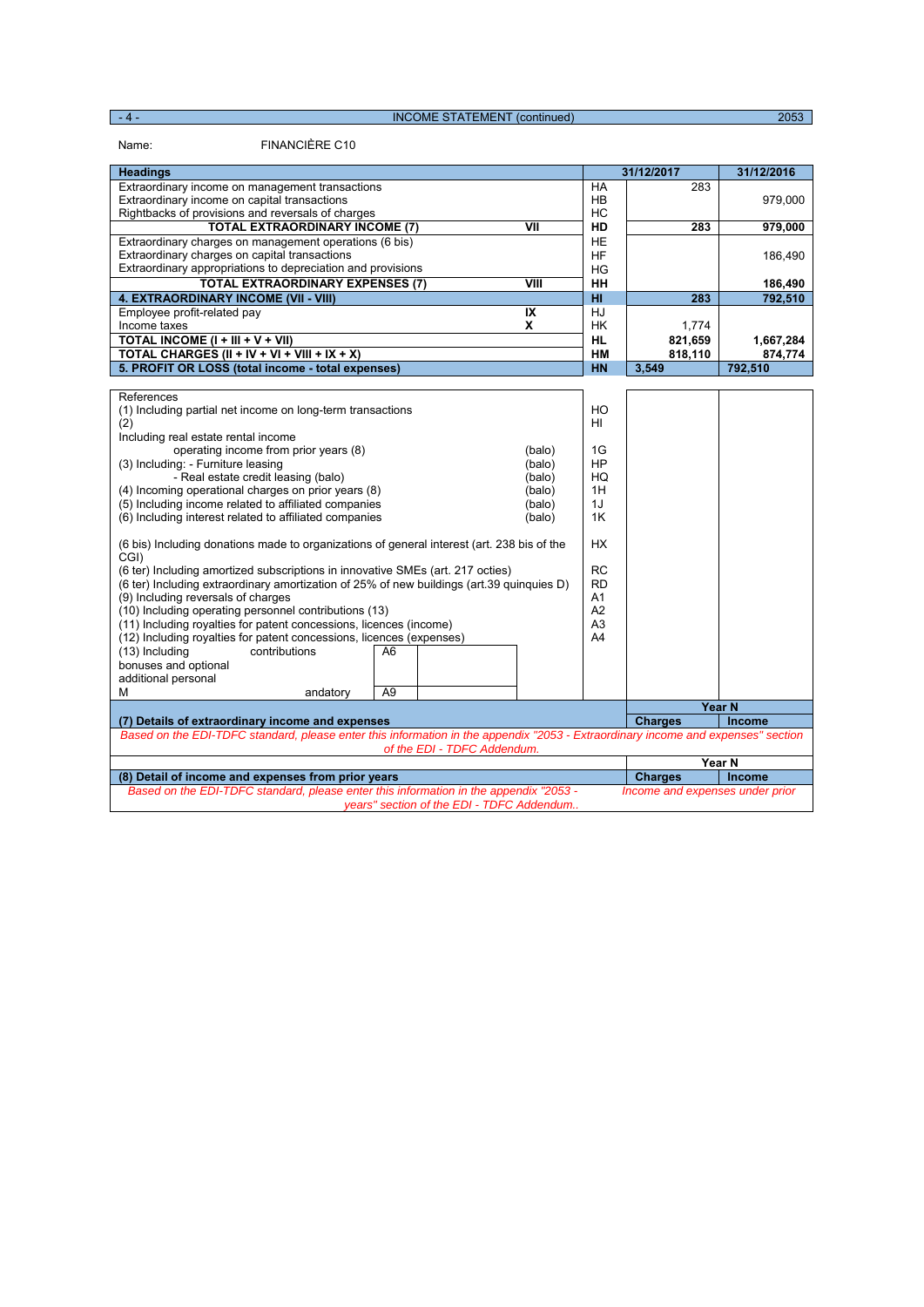**SEDIS GROUP** 

## **FINANCIERE C10 SAS**

# **NOTES TO THE FINANCIAL STATEMENTS AS OF 31 DECEMBER 2017**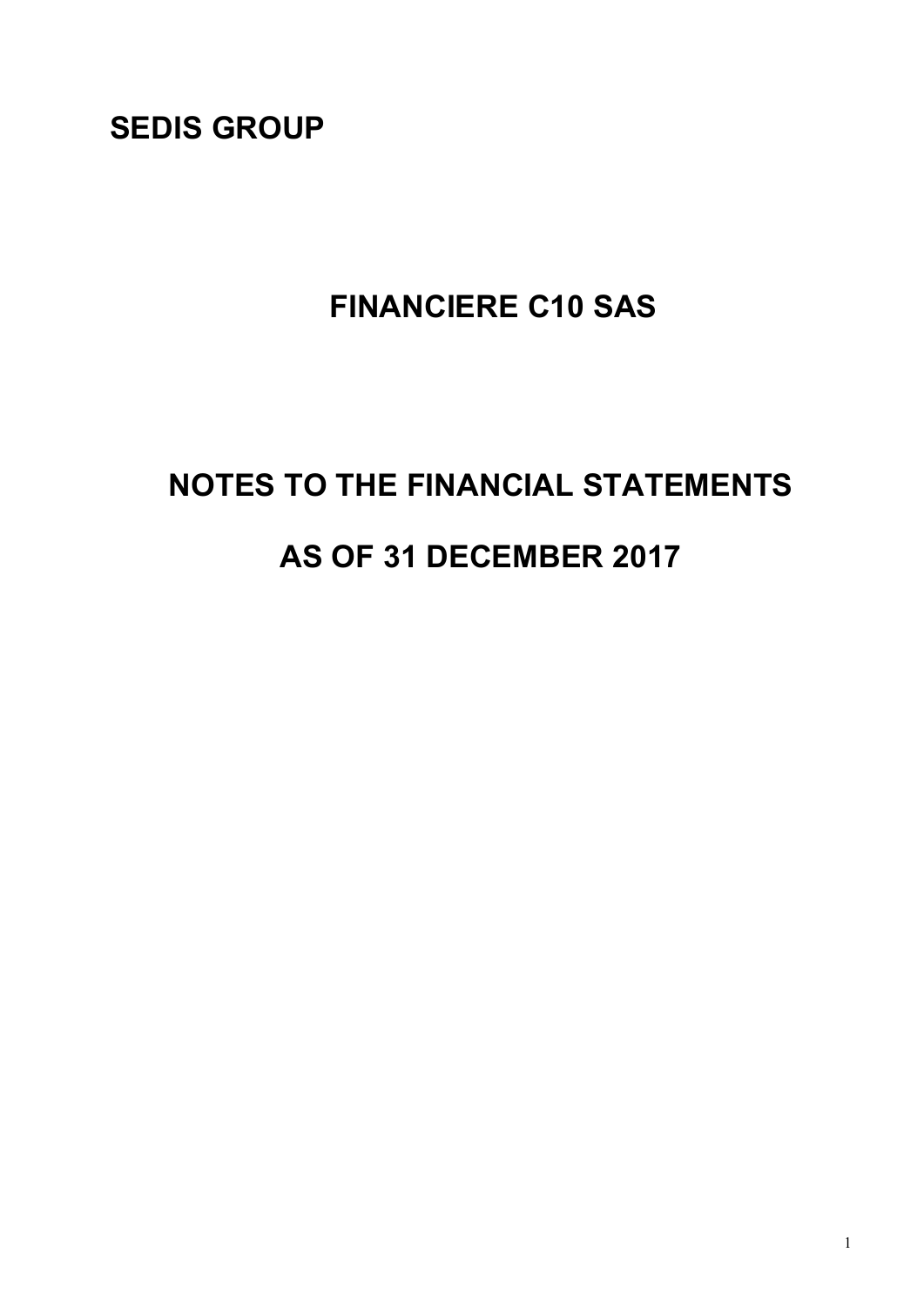| I/GENERAL.                                                                             |  |
|----------------------------------------------------------------------------------------|--|
|                                                                                        |  |
|                                                                                        |  |
|                                                                                        |  |
|                                                                                        |  |
|                                                                                        |  |
|                                                                                        |  |
|                                                                                        |  |
|                                                                                        |  |
|                                                                                        |  |
|                                                                                        |  |
|                                                                                        |  |
|                                                                                        |  |
|                                                                                        |  |
|                                                                                        |  |
|                                                                                        |  |
|                                                                                        |  |
| 3.2.5. Items falling within several balance sheet line items as of 31 December, 2017 7 |  |
|                                                                                        |  |
|                                                                                        |  |
|                                                                                        |  |
|                                                                                        |  |
|                                                                                        |  |
|                                                                                        |  |
|                                                                                        |  |
|                                                                                        |  |
|                                                                                        |  |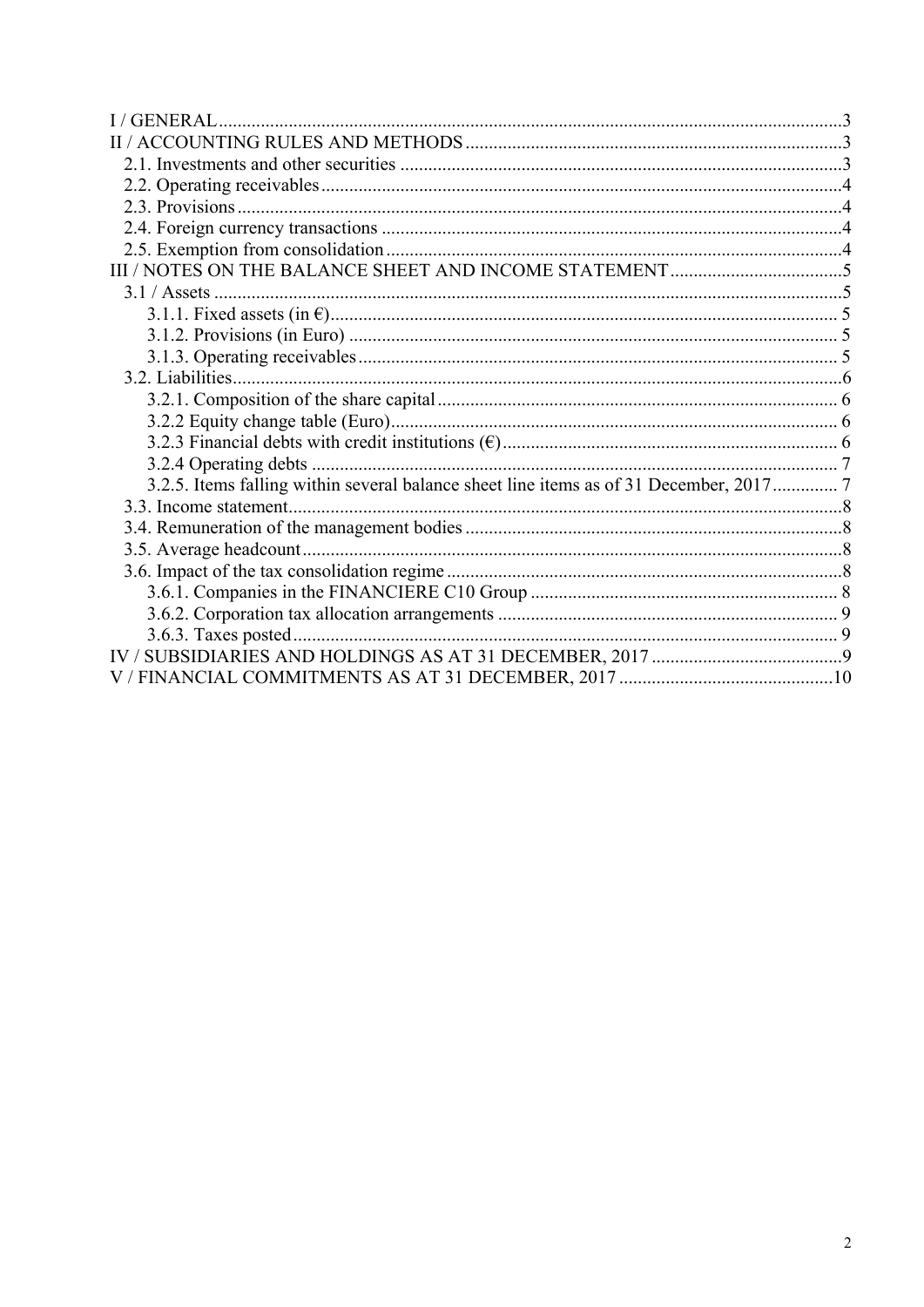## **I / GENERAL**

On the balance sheet, before allocation for the year ended December 31, 2017, the balance sheet total is €13,771,544 and the income statement for the year, presented in list form, gives a net profit of €3,549.

The financial year covers the period of 12 months from 01/01/2017 to 31/12/2017. The notes and tables hereafter are an integral part of the annual financial statements. These financial statements have been prepared by the Group Finance Department and are ratified by the Chairman of the company.The head office is located in France, 35 rue des Bas Trévois - 10000 Troyes. The monetary unit chosen is the Euro.

#### **II / ACCOUNTING RULES AND METHODS**

The annual financial statements take into account regulation no. 2016-07 relating to the General Accounting Charter approved on 4 November, 2017.

The accounting policies have been applied in accordance with the provisions of the French Commercial Code, the accounting decree of 29/11/83 and the CRC regulations relating to rewriting of the 2005 accounting charter applicable at the end of the financial year.

The general accounting conventions have been applied, in compliance with the principle of prudence, in accordance with the basic assumptions intended to provide a true image of the company:

- Continuity of operation,
- Permanence of accounting methods from one year to the next,
- Independence of the financial years,

They comply with the general rules for the preparation and presentation of annual financial statements.

The basic method used to value the items recorded in the financial statements is the historical cost method.

The main methods used are:

#### **2.1. Investments and other securities**

The gross value consists of the purchase cost excluding incidental expenses.

The net value of investments and other securities is justified by the discounted cash flow method.

When the calculated value is less than the gross value, a provision for depreciation consists of the amount of the difference.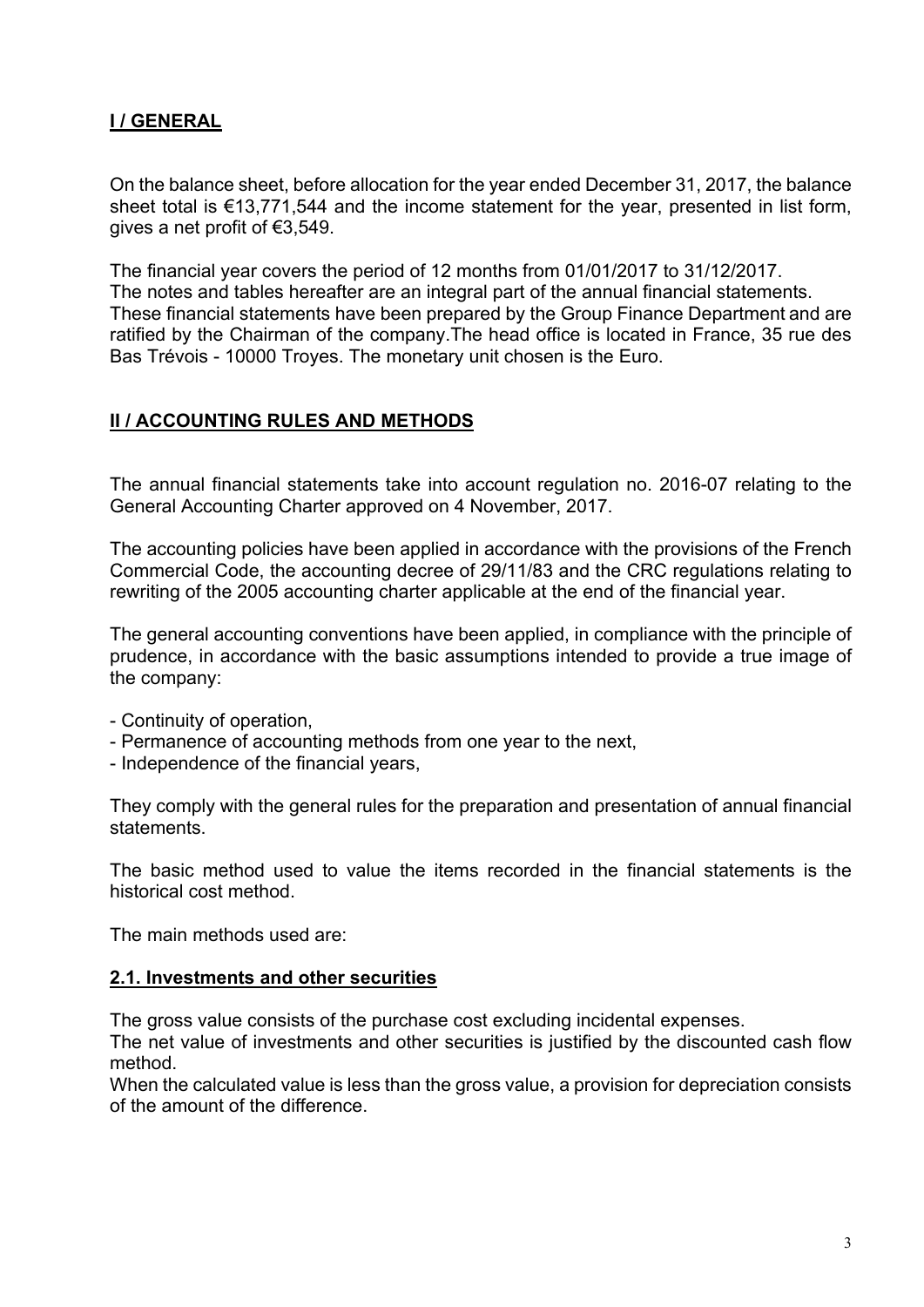## **2.2. Operating receivables**

Receivables are valued and posted at their face value. Non-recovery risks are covered by impairment provisions determined individually.

## **2.3. Provisions**

Provisions for risks and charges are justified according to their purpose and value.

These events, whether past or ongoing, are made probable in the future.

These posting criteria correspond to liabilities and constituted provisions set by CNC notice 2000-06 (legal or implicit obligation towards a third party, probability of resources made available to the third party for no consideration).

Risks identified of any kind are subject to annual monitoring to determine the amount of provisions estimated as necessary.

When the expected loss or liability is neither probable nor reliably measurable, but remains possible, information is disclosed in a note to the financial statements.

## **2.4. Foreign currency transactions**

Expenses and income are recorded at their counter-value on the date of the transaction. Debts, receivables, cash in foreign currency out (excluding EURO) are shown on the BALANCE SHEET for their counter-value at the end of the year. The difference results from the discounting of foreign currency debts and receivables on this last day. It is posted in the BALANCE SHEET as "exchange losses". Unrealized foreign exchange losses are subject to a provision for risk, in full.

#### **2.5. Exemption from consolidation**

In accordance with article 357-2 of the law of July 24, 1966 and article 248-13 of the decree of March 23, 1967, the company is exempt, as subgroup mother company, from drawing up consolidated financial statements and a report on management of the group.

Indeed:

- neither one nor more shareholders representing at least 1/10 of the capital objected to this exemption
- The company's individual financial statements, as well as those of the companies it controls and over which it exercises significant influence, are fully incorporated in the consolidated financial statements of the largest entity (Tube Investments of India LTD)
- The consolidated financial statements of the largest unit. Tube Investments of India LTD, whose head office is at "Dare House" 2, N.S.C Bose Road, CHENNAI - 600 001, INDIA are prepared in compliance with the  $7<sup>th</sup>$  European Directive (or equivalent manner), certified, translated into French, and made available to the shareholders of the company, together with its individual financial statements (and other documents) before the general meeting that has to approve them.
- All information of significant importance concerning the asset, financial and income situation for the unit constituted by the exempted company, its subsidiaries and its investments are indicated below (they are drawn up according to French accounting rules):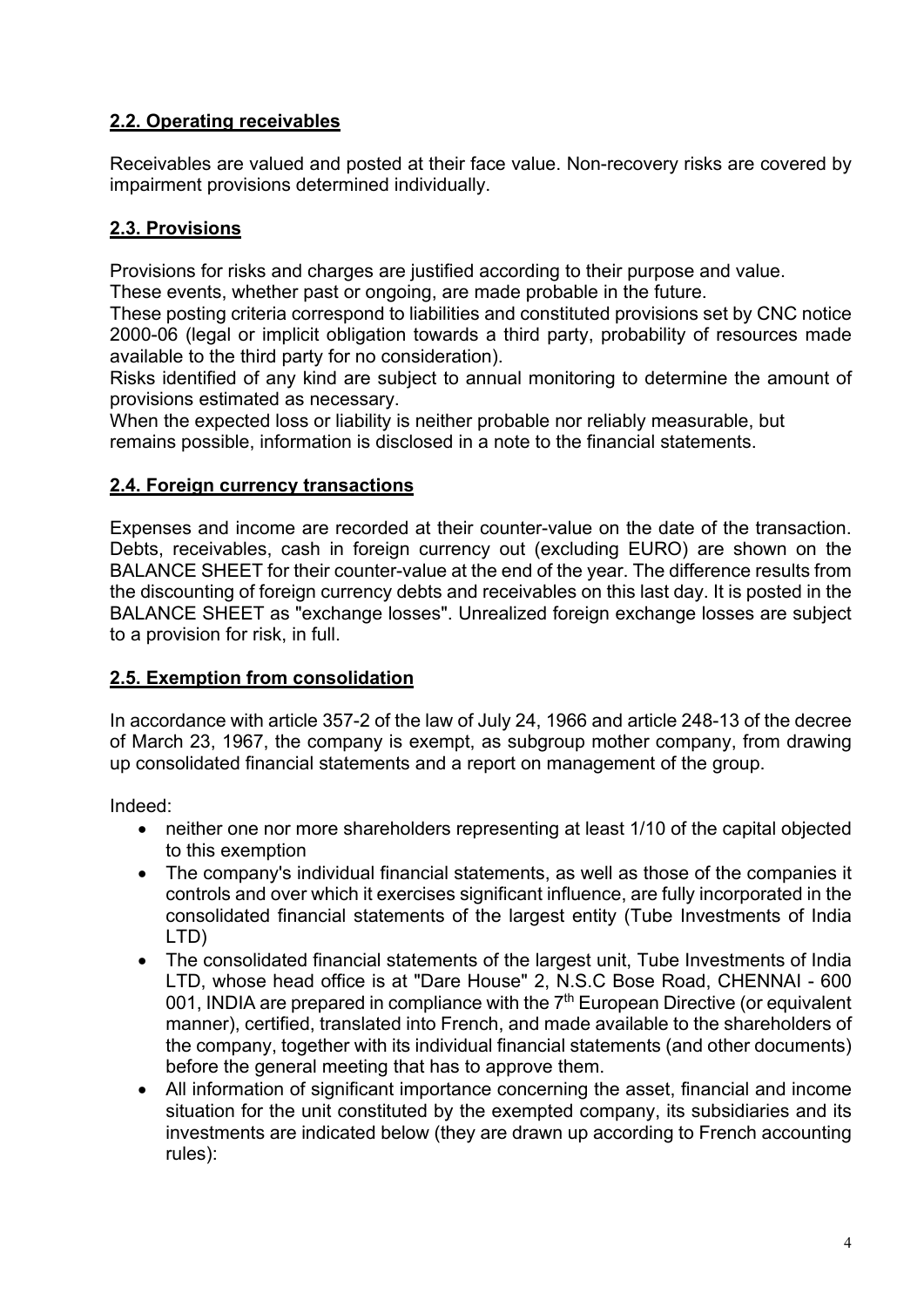- amount of fixed assets: €10,512 k
- net sales revenue: €33,155 k
- the result for the year: €211 k
- amount of equity: €10,431 k
- average headcount, including temporary staff, employed during the financial year: 272

#### **III / NOTES ON THE BALANCE SHEET AND INCOME STATEMENT**

#### **3.1 / Assets**

#### **3.1.1. Fixed assets (in €)**

#### Variation of fixed assets in gross values

|                                                           | Montants au<br>31/12/2016 | Acquisitions | Cessions | Montants au<br>31/12/2017 |
|-----------------------------------------------------------|---------------------------|--------------|----------|---------------------------|
| <b>IMMOBILISATIONS</b><br><b>INCORPORELLES</b><br>Total I | 0                         |              |          |                           |
| <b>IMMOBILISATIONS</b><br><b>CORPORELLES</b><br>Total II  | 0                         |              |          |                           |
| <b>IMMOBILISATIONS</b><br><b>FINANCIERES</b>              |                           |              |          |                           |
| Titres de participation<br>Autres prêts                   | 10 513 211                |              | 1 000    | 10 512 211                |
| Total III                                                 | 10 513 211                |              | 1 000    | 10 512 211                |
| TOTAL                                                     | 10 513 211                |              | 1 000    | 10 512 211                |

| Montants au 31/12/2016        | Amounts at 31/12/2016         |
|-------------------------------|-------------------------------|
| Immobilisations incorporelles | Intangible assets             |
| Total I                       | Total I                       |
| Immobilisations corporelles   | Property, plant and equipment |
| Immobilisations financières   | Non-trading fixed assets      |
| Titres de participation       | <b>Equity securities</b>      |
| Autres prêts                  | Other loans                   |
| <b>TOTAL</b>                  | <b>TOTAL</b>                  |

#### Amortization variation

We have no amortization as of 31 December, 2017

#### **3.1.2. Provisions (in Euro)**

None

#### **3.1.3. Operating receivables**

The amount of operating receivables is €207,723. These are only receivables with group companies due within one year.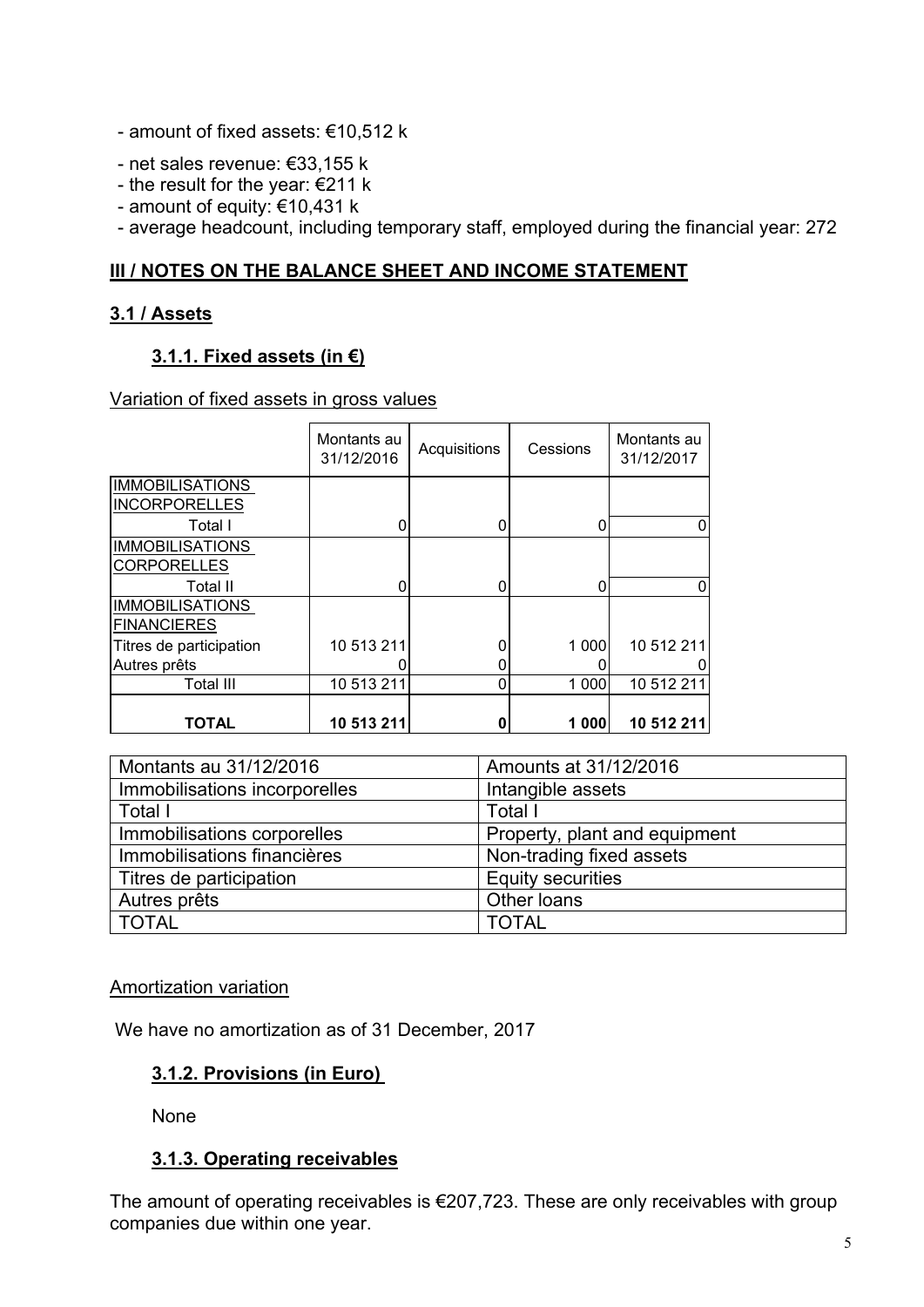They are distributed as follows:

- Customers: €101,507
- Customers' invoices pending: €106,216
- Prepaid income: None

Other receivables were €3,049,275, including €2,338,977 for current accounts with group companies

#### **3.2. Liabilities**

#### **3.2.1. Composition of the share capital**

As at 31 December, 2017, the share capital is composed of: 223,920 registered shares of 15 Euro, i.e. 3,358,800 Euro.

## **3.2.2 Equity change table (Euro)**

|                  | <b>Montants</b> | Distribution Résultat de |            | <b>Montants</b> |
|------------------|-----------------|--------------------------|------------|-----------------|
|                  | au              | de                       | l'exercice | au              |
|                  | 31/12/2016      | dividendes               | 2017       | 31/12/2017      |
| Capitaux propres | 10 598 965      |                          | 3549       | 10 602 514      |

| Montants au 31/12/2016     | Amounts at 31/12/2016   |
|----------------------------|-------------------------|
| Distribution de dividendes | Dividend distribution   |
| Résultat de l'exercice     | The result for the year |
| Capitaux propres           | Equity                  |

#### **3.2.3 Financial debts with credit institutions (€)**

As at 31 December, 2017, non-trading debt is €322,665, including €321,600 in respect of a BPI loan, this cash advance being intended as the CICE pre-financing amount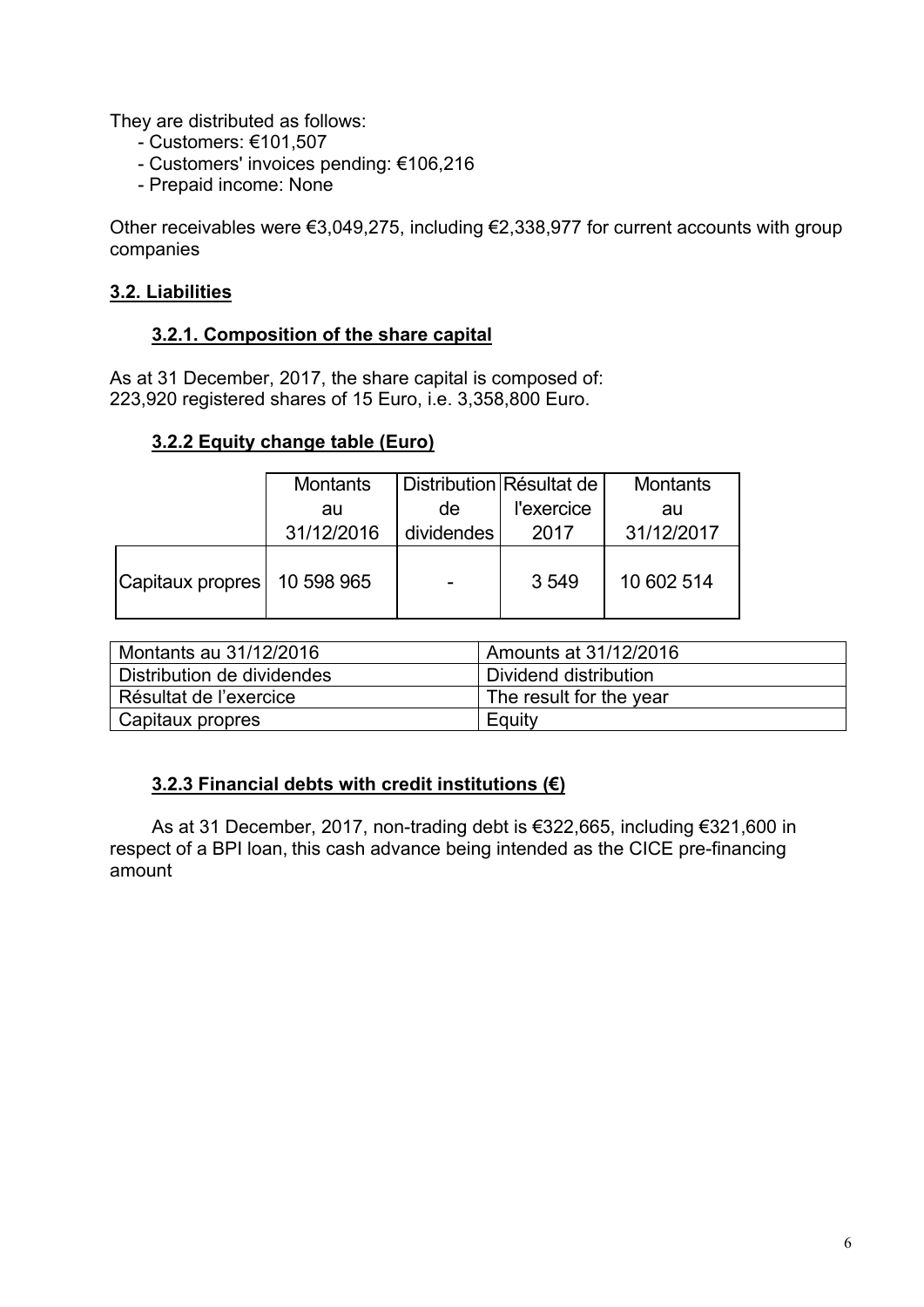## **3.2.4 Operating debts**

The debts are composed in part:

| a) Expenses payable                                       |                       |
|-----------------------------------------------------------|-----------------------|
| Suppliers' invoices not received<br>Situation of payables | €669,827<br>€260      |
|                                                           | <b>TOTAL €670,087</b> |
| b) Suppliers                                              | € 9,607               |
| (c) Current accounts with group companies                 | €2,147,159            |
| d) Social and tax debts                                   | €19,512               |

#### **3.2.5. Items falling within several balance sheet line items as of 31 December, 2017**

|                                          |        | Amount concerning<br>companies                                                                     |  |
|------------------------------------------|--------|----------------------------------------------------------------------------------------------------|--|
| <b>BALANCE SHEET ITEMS</b>               | Linked | With which<br>The Company has an<br>investment link<br>SEDIS SAS SEDIS CO LTD<br><b>SEDIS GMBH</b> |  |
| <b>ASSETS</b>                            |        |                                                                                                    |  |
| participations                           |        | 10,512,211<br>38,807                                                                               |  |
| <b>Customers and related</b><br>accounts |        | 2,338,977                                                                                          |  |
| Other receivables                        |        |                                                                                                    |  |
| <b>LIABILITIES</b>                       |        |                                                                                                    |  |
| Other debts                              |        | 2,147,159                                                                                          |  |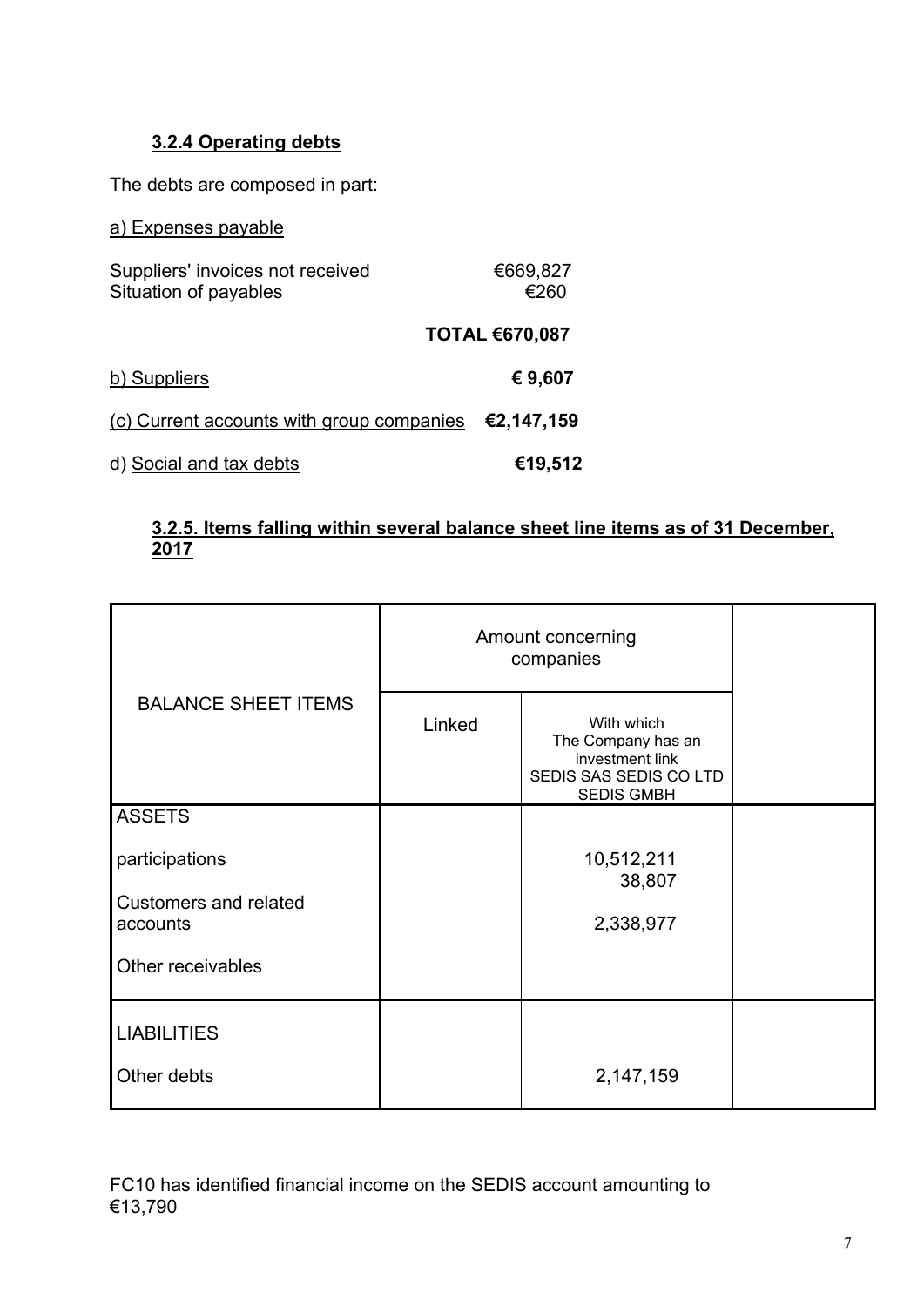Transactions between related parties concluded under abnormal conditions: NONE

## **3.3. Income statement**

#### **Turnover**

The turnover is €807,584 It is broken down as follows:  $-$  EXPORT  $\epsilon$ 25.068 - FRANCE €782,516

#### **Expenses and non-trading income.**

Non-trading income consists of €13,790 in current account interest. The financial charge consists of €5,459 of BPI agios.

#### **Future tax receivable**

As of 31 December, 2017 our Company has a tax receivable of €707,494

#### **Extraordinary income**

The extraordinary income is  $\epsilon$ 283. It consists of  $\epsilon$ 283 in income and no extraordinary charges.

#### **3.4. Remuneration of the management bodies**

NONE

#### **3.5. Average headcount**

No headcount

#### **3.6. Impact of the tax consolidation regime**

Parent company of the FINANCIERE C10 tax group within the meaning of article 223 A French Tax Code (CGI)

#### **3.6.1. Companies in the FINANCIERE C10 Group**

Parent company: FINANCIERE C10

| <b>Subsidiaries</b>       | % holding by FC10 |
|---------------------------|-------------------|
| <b>SEDIS</b>              | 100.00            |
| <b>SEDIS GmbH</b>         | 100.00            |
| <b>SEDIS Company Ltd.</b> | 100.00            |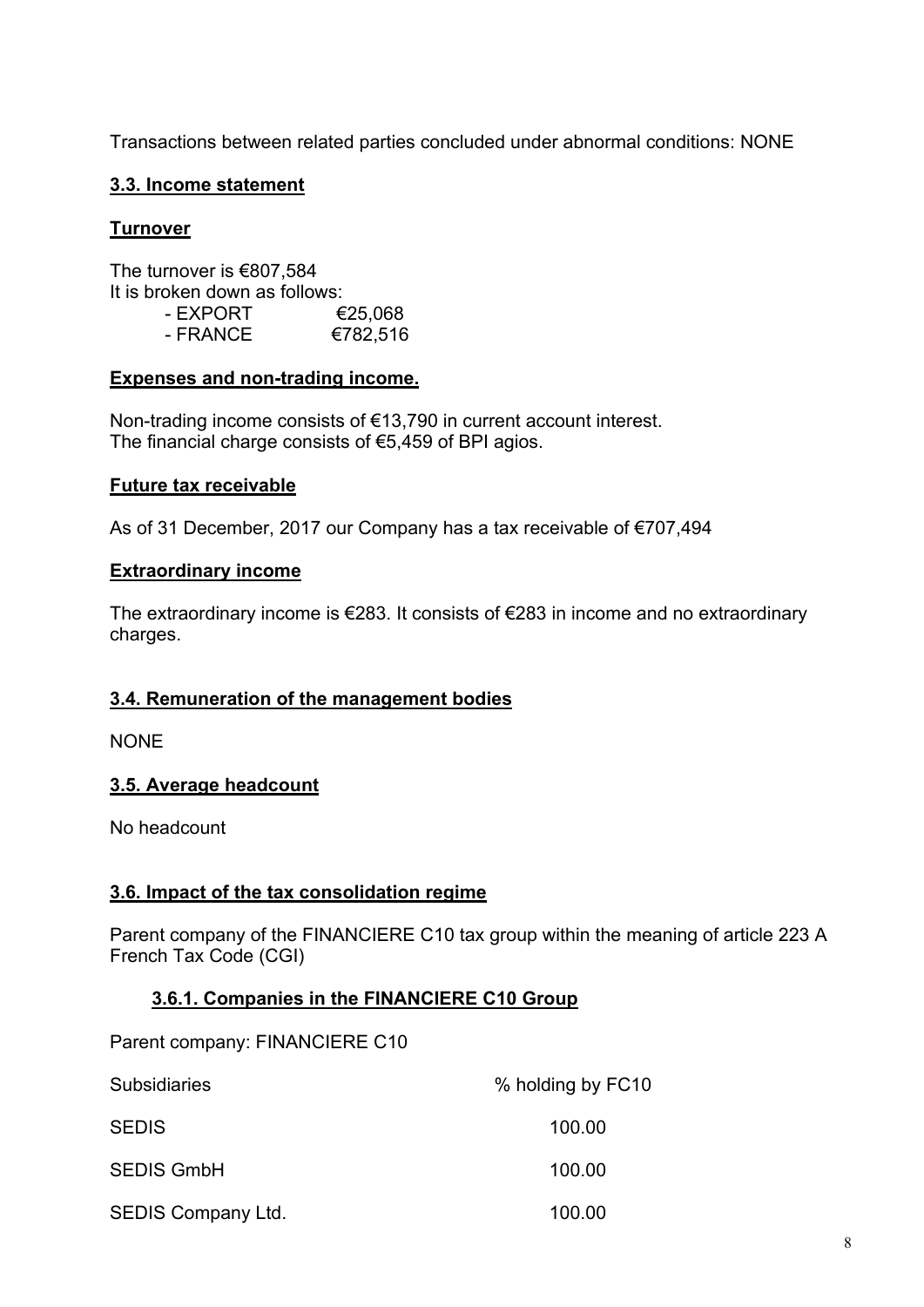#### **3.6.2. Corporation tax allocation arrangements**

Recognition in each company of the tax expense as if each was taxed separately. Recognition in the parent company of the tax savings generated by the tax consolidation regime.

## **3.6.3. Taxes posted**

The group-level tax posted by FINANCIERE C10 is offset by the tax consolidation income.

The tax rate for 2017 is 33.33%.

## **Consolidation**

Financière C10 is the Sedis Group's consolidating entity.

## **IV / SUBSIDIARIES AND HOLDINGS AS AT 31 DECEMBER, 2017**

| Financial information<br>on each subsidiary and holding<br>where the value exceeds 10% of<br>the capital | Capital<br>$(\epsilon)$ | <b>Share</b><br>of capital<br>held | Equity $(\epsilon)$     | Result<br>for the last<br>year ended $(\epsilon)$ |
|----------------------------------------------------------------------------------------------------------|-------------------------|------------------------------------|-------------------------|---------------------------------------------------|
| Subsidiaries owned more than<br>50%<br><b>SEDIS SAS</b>                                                  | €6,500,000              | 100.00%                            | €9,028,706              | €697,882                                          |
| <b>35 RUE DES BAS TREVOIS</b><br><b>10000 TROYES</b><br><b>FRANCE</b>                                    | €26,000                 | 100.00%                            | € $(313, 146)$          | € $(313,545)$                                     |
| <b>SEDIS GMBH</b><br><b>35 RUE DES BAS TREVOIS</b><br><b>10000 TROYES</b><br><b>FRANCE</b>               |                         |                                    |                         |                                                   |
| <b>SEDIS CO</b><br>(closing rate: €1,1271 for 1 GBP)                                                     | GBP 195,000<br>€219,793 | 100.00%                            | GBP 411,625<br>€480,778 | GBP 1,298<br>€1,516                               |